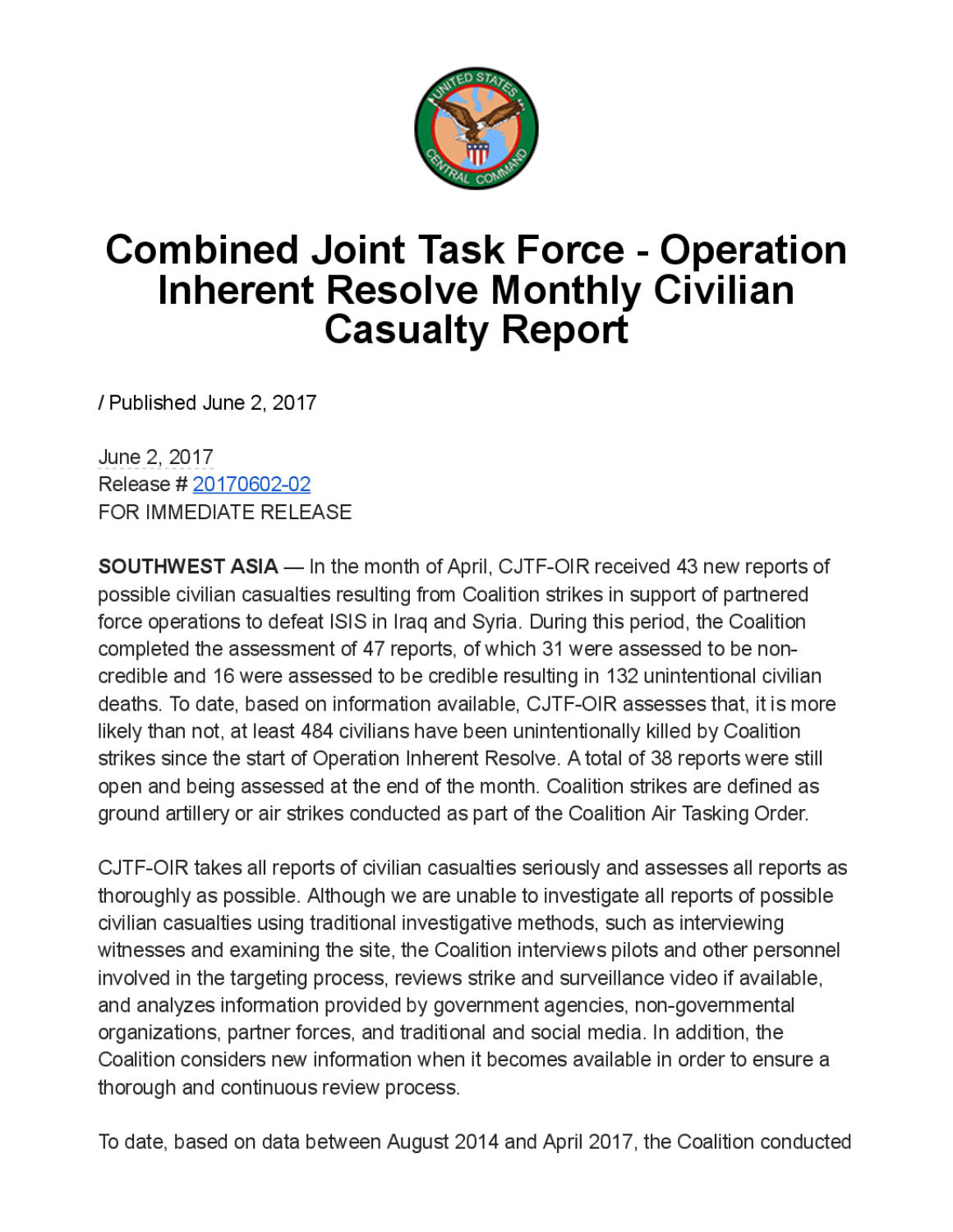a total of 21,035 strikes that included 44,330 separate engagements . During this period, the total number of reports of possible civilian casualties was 440. The total number of credible reports of civilian casualties during this time period was 118. The percent of engagements that resulted in a report of possible civilian casualties was .99%. The percent of engagements that resulted in a credible report of civilian casualties was .27%.

After a thorough review of the facts and circumstances of each civilian casualty report, CJTF-OIR assessed that the following 31 reports are non-credible. Non credible means that at this time there is not sufficient information available to assess that, more likely than not, a Coalition strike resulted in civilian casualties.

1. Sept. 17, 2016, near Al Tabqah, Syria via self-report: After a review of available information and strike video it was assessed that no civilians were harmed in this strike.

2. Dec. 20, 2016, near Al Tabqah, Syria, via NGO report: No Coalition strikes were conducted on that day in the geographic area of the reported civilian casualties. The closest strike to the report of possible civilian casualties was approximately a kilometer away.

3. Feb. 14, 2017, near Raggah, Syria, via social media report: After a review of available information and strike video it was assessed that no civilians were harmed in this strike.

4. Feb. 16, 2017, near Al Tabqah, Syria, via social media report: After a review of available information it was assessed that no Coalition strikes were conducted in the geographic area that correspond to the report of civilian casualties

5. Feb. 16, 2017, near Raqqah, Syria, via social media report: No Coalition strikes were conducted on that day in the geographic area of the reported civilian casualties. The closest strike to the report of possible civilian casualties was 4 km away.

6. Feb. 17, 2017, near Al Tabqah, Syria, via social media report: After a review of available information it was assessed that no Coalition strikes were conducted in the geographic area that correspond to the report of civilian casualties.

7. Feb. 20, 2017 near Raqqah, Syria, via media report: After a review of available information it was assessed that no Coalition strikes were conducted in the geographic area that correspond to the report of civilian casualties.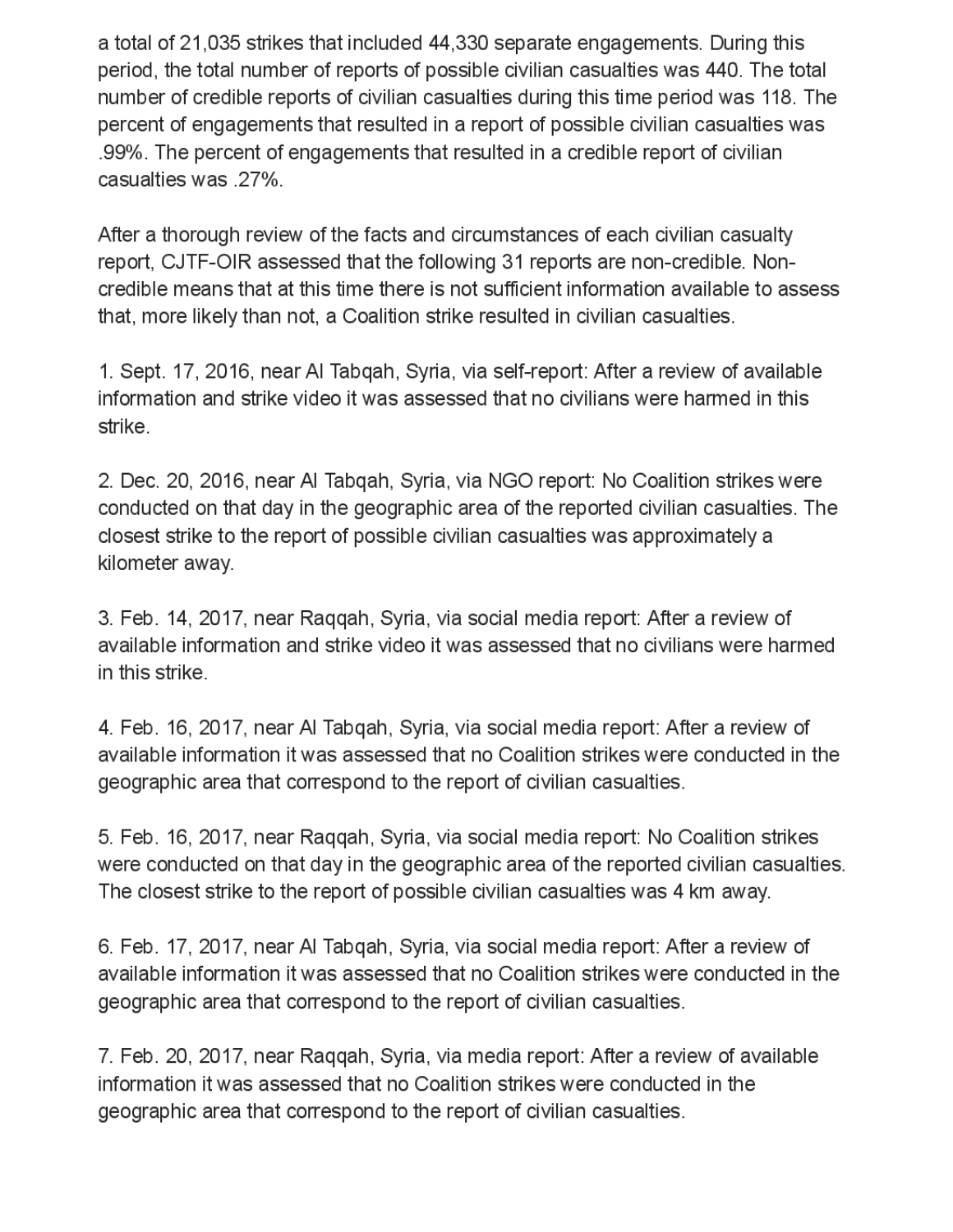8. Feb. 20, 2017, near Al Bab, Syria, via social media report: After a review of available information and strike video it was assessed that there is insufficient information available to determine if civilians were present or harmed in this strike.

9. Feb. 20, 2017, near Raqqah, Syria, via social media report: After a reviewof available information and strike video it was assessed that no civilians were harmed in this strike.

10. Feb. 21, 2017, near Mosul, Iraq, via social media report:After a review of available information it was assessed that no Coalition strikes were conducted in this geographic area that correspond to the report of civilian casualties.

11. Feb. 23, 2017, near Mosul, Iraq, via self-report: After a review of available information and strike video it was assessed that no civilians were harmed in this strike.

12. March 1, 2017, near Mosul, Iraq, via social media report: After a review of available information it was assessed that no Coalition strikes were conducted in the geographic area that correspond to the report of civilian casualties.

13. March 3, 2017, near Mosul, Iraq, via social media report: After a review of available information it was assessed that no Coalition strikes were conducted in the geographic area that correspond to the report of civilian casualties

14. March 14, 2017, near Mosul, Iraq, via social media report: No Coalition strikes were conducted on that day in the geographic area of the reported civilian casualties. The closest strike to the report of possible civilian casualties was approximately a kilometer away.

15. March 17, 2017, near Mosul, Iraq, via social media report: The report contained insufficient information on the time, location and details to assess its credibility.

16. March 19, 2017, near Mosul, Iraq, via social media report: The report contained insufficient information on the time, location and details to assess its credibility.

17. March 26, 2017, near Mosul, Iraq, via social media: No Coalition strikes were conducted on that day in the geographic area of the reported civilian casualties. The closest strike to the report of possible civilian casualties was 6 km away.

18. March 26, 2017, near Mosul, via self-report: After a review of available information and strike video it was assessed that no civilians were harmed in this strike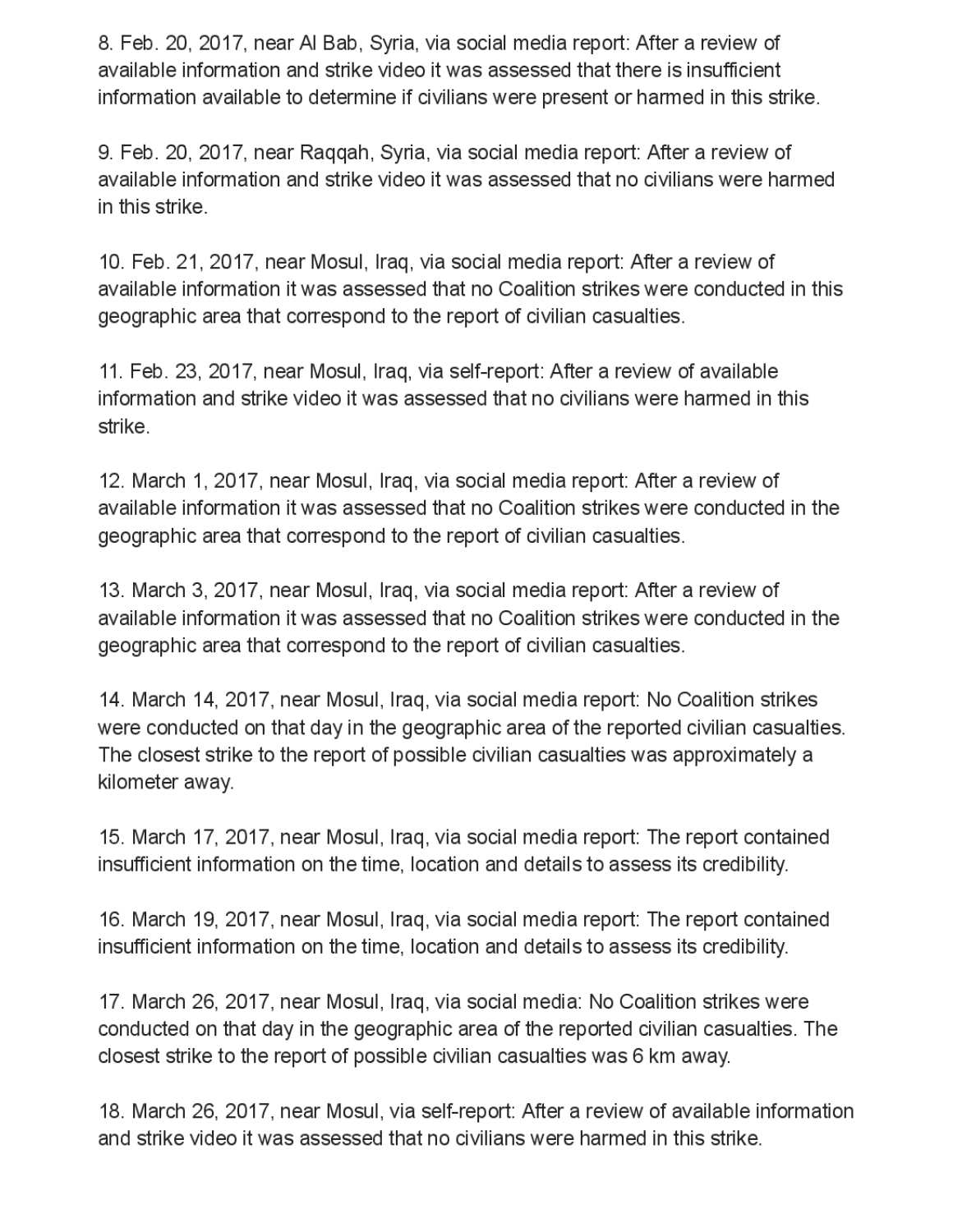19. March 28, 2017 near Al Tabgah, Syria, via social media: No Coalition strikes were conducted on that day in the geographic area of the reported civilian casualties . The closest strike to the report of possible civilian casualties was 7 km away.

20. March 28, 2017 , near Maskanah , Syria , via social media: No Coalition strikes were conducted on that day in the geographic area of the reported civilian casualties .

21. March 29, 2017, near Dayr Az Zayr, Syria, via social media: No Coalition strikes were conducted on that day in the geographic area of the reported civilian casualties. The closest strike to the report of possible civilian casualties was 17 km away.

22. April 3, 2017, near Tal Afar, Iraq, via social media: No Coalition strikes were conducted on that day in the geographic area of the reported civilian casualties.

23. April 6, 2017, near Raqqah, Syria, via social media: No Coalition strikes were conducted on that day in the geographic area of the reported civilian casualties .

24. April 7, 2017, near Hunaydah, Syria, via socialmedia: After a review of available information it was assessed that no Coalition strikes were conducted in the geographic area that correspond to the report of civilian casualties.

25. April 9, 2017 , near Mosul, Iraq via social media: After a review of available information it was assessed that no Coalition strikes were conducted in the geographic area that correspond to the report of civilian casualties

26. April 10, 2017, near Tashrin, Syria, via social media: No Coalition strikes were conducted on that day in the geographic area of the reported civilian casualties. The closest strike to the report of possible civilian casualties was 2 km away.

27. April 12, 2017, near Mosul, Iraq, via social media : After a review of available information it was assessed that no Coalition strikes were conducted in the geographic area that correspond to the report of civilian casualties

28. April 12, 2017, near Annah, Iraq, via social media: No Coalition strikes were conducted on that day in the geographic area of the reported civilian casualties .

29. April 12, 2017, near Mosul, Iraq, via social media : The report contained insufficient information on the time, location and details to assess its credibility.

30. April 15, 2017, near Mosul, Iraq, via social media : After a review of available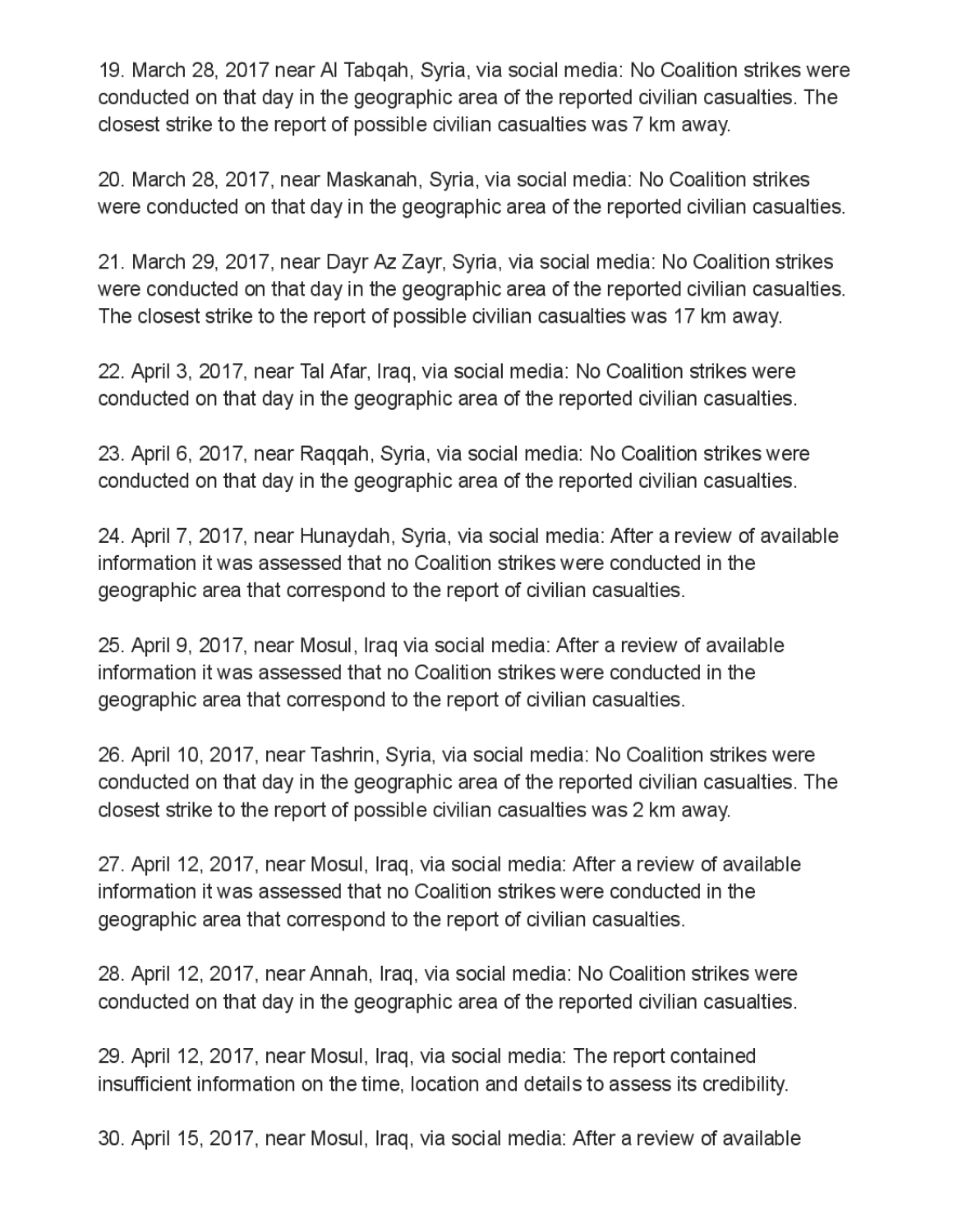information and strike video it was assessed that no civilians were harmed in this strike.

31. April 16, 2017, nearAnnah, Iraq, via social media: The report contained insufficient information on the time, location and details to assess its credibility.

Although the Coalition takes extraordinary efforts to strike military targets in a manner that minimizes the risk of civilian casualties, in some incidents casualties are unavoidable. Sixteen reports were assessed to be credible resulting in the unintentional death of 132 civilians.

A credible assessment means it is more likely than not a Coalition strike resulted in a civilian casualty. In each of the incidents below, the investigation assessed that although all feasible precautions were taken and the decision to strike complied with the Law of Armed Conflict, unintended civilian casualties unfortunately occurred. 1. Jan. 31, 2017, near Dayr Az Zayr, Syria, via self-report: During a strike on ISIS construction equipment, after reviewing the post-strike video, it was assessed that one civilian was unintentionally killed when he entered the target area after the munition was released.

2. Feb. 25, 2017 , near Mosul, Iraq, via self-report: During a strike on an ISIS VBIED , it was assessed that five civilians were unintentionally killed.

3. Feb. 25, 2017 , near Raqqah Syria, via self-report: During a strike on ISIS oiltanker trucks, after warning shots were fired to dislodge drivers from the vehicles, it was assessed that one civilian was unintentionally killed.

4. Feb. 28, 2017, near Al Qaim, Iraq, via self-report: During a strike on an ISIS dump truck filled with VBIED material, after firing warning shots, it was assessed that one civilian was unintentionally killed and one injured when they entered the target area after the munition was released .

5. March 9 , 2017, near Mosul, Iraq, via self-report: During a strike to crater roads used by ISIS VBIEDs against Iraqi Security Forces, it was assessed that one civilian was unintentionally injured when he entered the target area after the munition was released.

6. March 17, 2017, near Mosul Iraq, via media report: During a strike on ISIS snipers firing on partnered forces, 101 civilians were unintentionally killed when the munition struck the building igniting ISIS-planted explosives that destroyed the structure and killed an additional four civilians in an adjacent structure.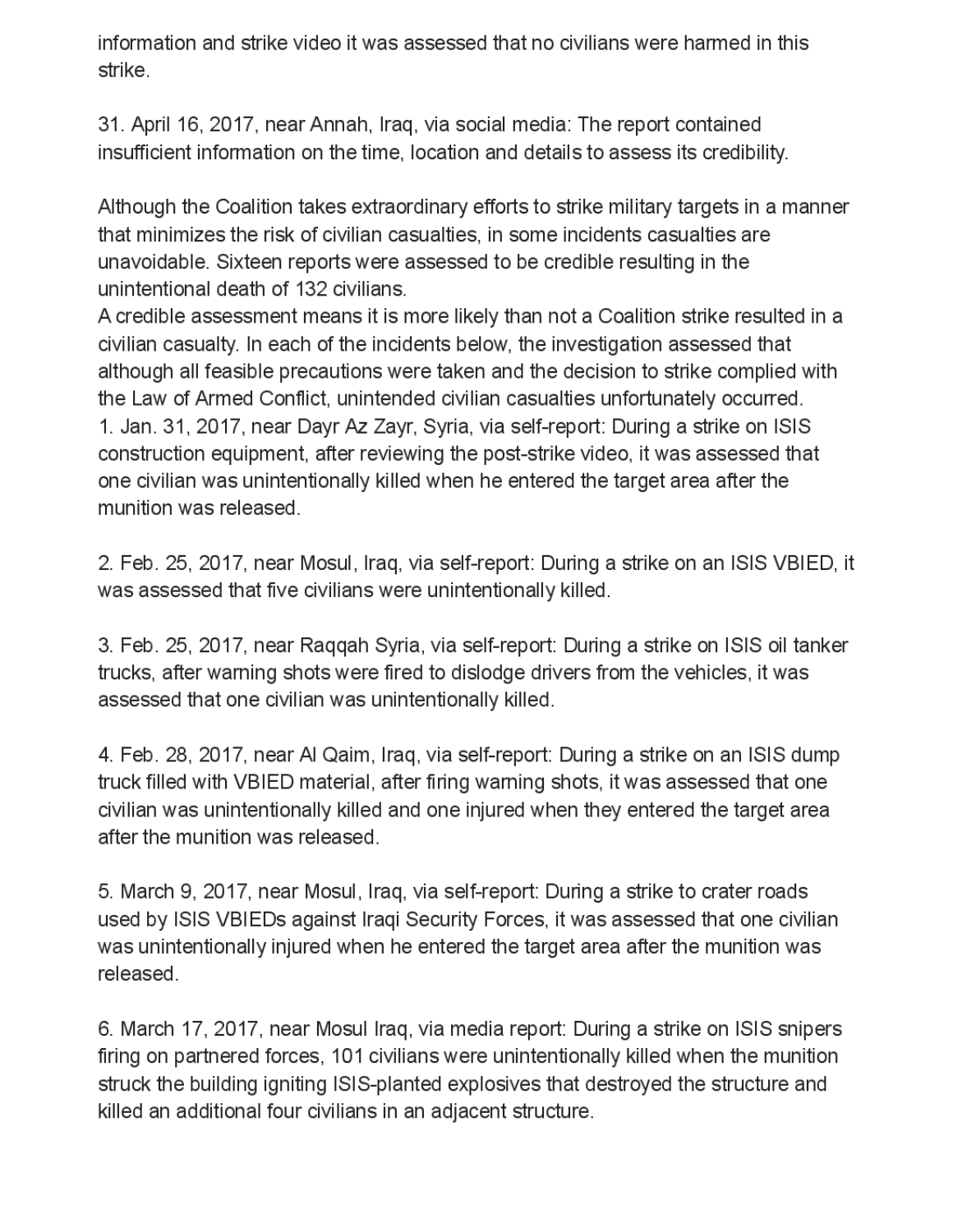7. March 21, 2017, near Mosul, Iraq, via self-report: During a strike on ISIS fighters, it was assessed that one civilian was unintentionally killed and three injured when they entered the target area after the munition was released .

8. March 21, 2017, near Mosul, Iraq, via self-report: During a strike on an ISIS mortar position firing on Iraqi Security Forces, it was assessed that one civilian was unintentionally killed when he entered the target area after the munition was released.

9. March 28, 2017, near Mosul, Iraq, via self-report: During a strike to crater roads used by ISIS VBIEDs against Iraqi Security Forces , it was assessed that one civilian was unintentionally killed when he entered the target area after the munition was released

10. March 30, 2017, near Mosul, Iraq via self-report: During a strike on an ISIS command and control node and VBIED staging position , it was assessed that two civilians were unintentionally killed when they entered the target area after the munition was released.

11. March 30 2017 , near Mosul Iraq via self-report: During a strike on an ISIS headquarters , it was assessed that two civilians were unintentionally killed when they entered the target area after the munition was released .

12. April4 , 2017 , near Mosul , Iraq, via self -report: During a strike on an ISIS mortar team egressing their firing position, it was assessed that one civilian was unintentionally killed by a secondary explosion caused when the target vehicle was hit.

13. April4 , 2017, near Mosul, Iraq, via self-report: During a strike on ISIS fighters in a moving vehicle, it was assessed that one civilian pedestrian was unintentionally killed when the vehicle was struck.

14. April 5, 2017, near Mosul, Iraq, via self-report: During a strike on an ISIS firing position, it was assessed that one civilian was unintentionally killed when his vehicle entered the target area after the munition was released .

15. April 8, 2017, near Tal Afar, Iraq, via self-report: During a strike on an ISIS VBIED factory, it was assessed that three civilians were unintentionally killed .

16. April 13, 2017, near Mosul, Iraq, via self-report: During a strike on an ISIS VBIED engaging Iraqi Security Forces, it was assessed that six civilians were unintentionally killed when a group of fleeing civilians entered the target area after the munition was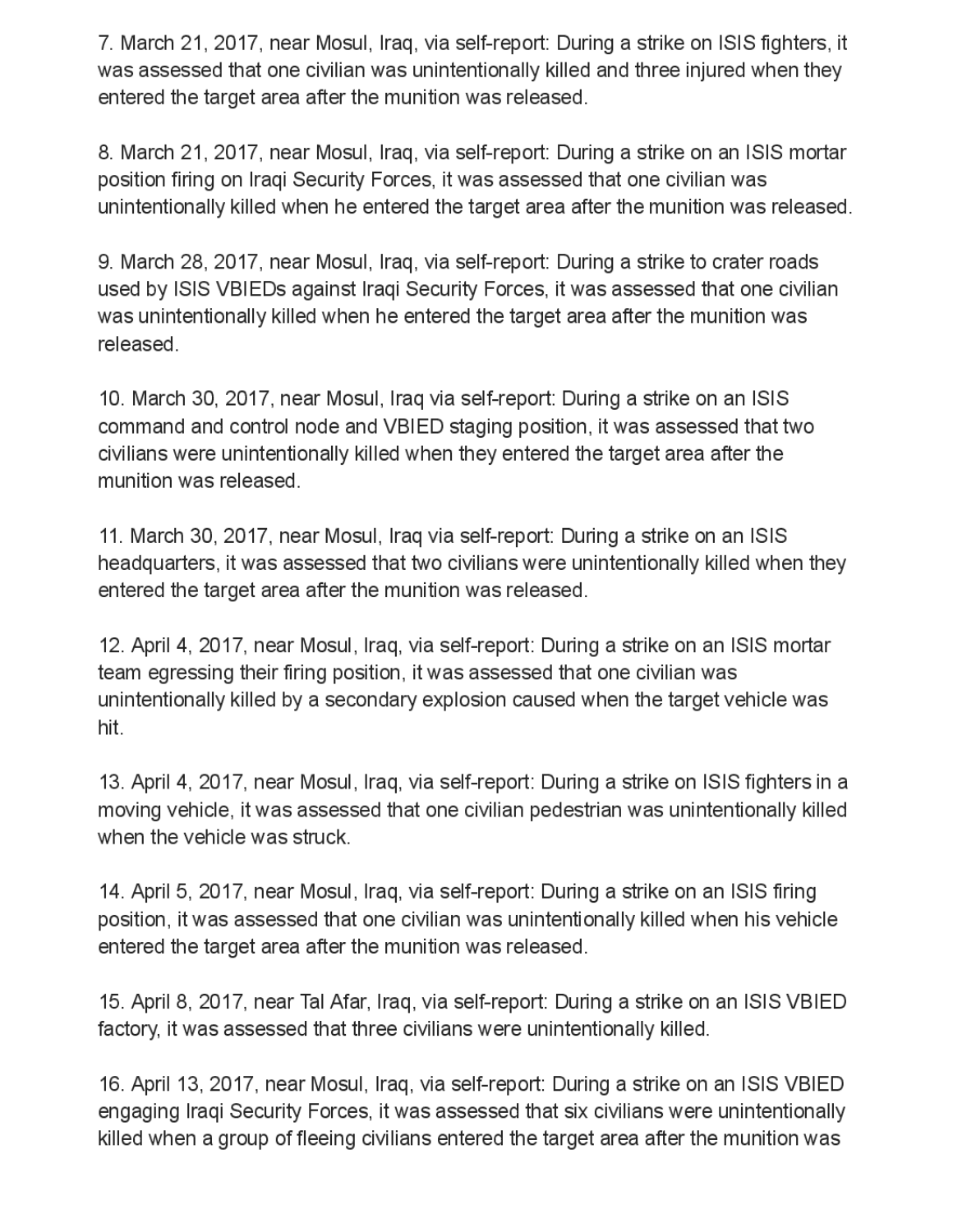released

Currently, 38 reports of civilian casualties are still being assessed: 1. April22, 2015, near Mosul, Iraq, via social media report, re -opened due to new information being provided.

- 2. Dec. 29, 2016 , near Mosul, Iraq, via self-report.
- 3. Jan. 16, 2017, near Raqqah, Syria, via self-report.
- 4. Jan. 21, 2017, near Mosul, Iraq, via media report.
- 5. Jan 26, 2017, near Mosul, Iraq, via social media report.
- 6. Feb. 18, 2017 , near Mosul, Iraq, via self-report.
- 7. Feb. 18, 2017 , near Mosul, Iraq, via self-report.
- 8. Feb. 19 2017 , near Mosul, Iraq, via self-report.
- 9. Feb. 20, 2017, near Raqqah, Syria, via media report.
- 10. Feb. 25, 2017, near Mosul, Iraq, via social media.
- 11. Feb. 27, 2017, near Al Qaim, Iraq, via social media report.
- 12. Feb. 28, 2017, near Mosul, Iraq, via self-report.
- 13. March 1, 2017, near Tabqah, Syria, via social media report.
- 14. March 8, 2017, near Mat'ab, Syria, via social media report.
- 15. March 11, 2017, near Kasrat, Syria, via social media report.
- 16. March 13, 2017 , near Mosul, Iraq, via media report.
- 17. March 17, 2017, near Al Jeinah, Syria, via social media report.
- 18. March 19, 2017, near Tabqah, Syria, via social media report.
- 19. March 20, 2017 near Raqqah, Syria, via social media report